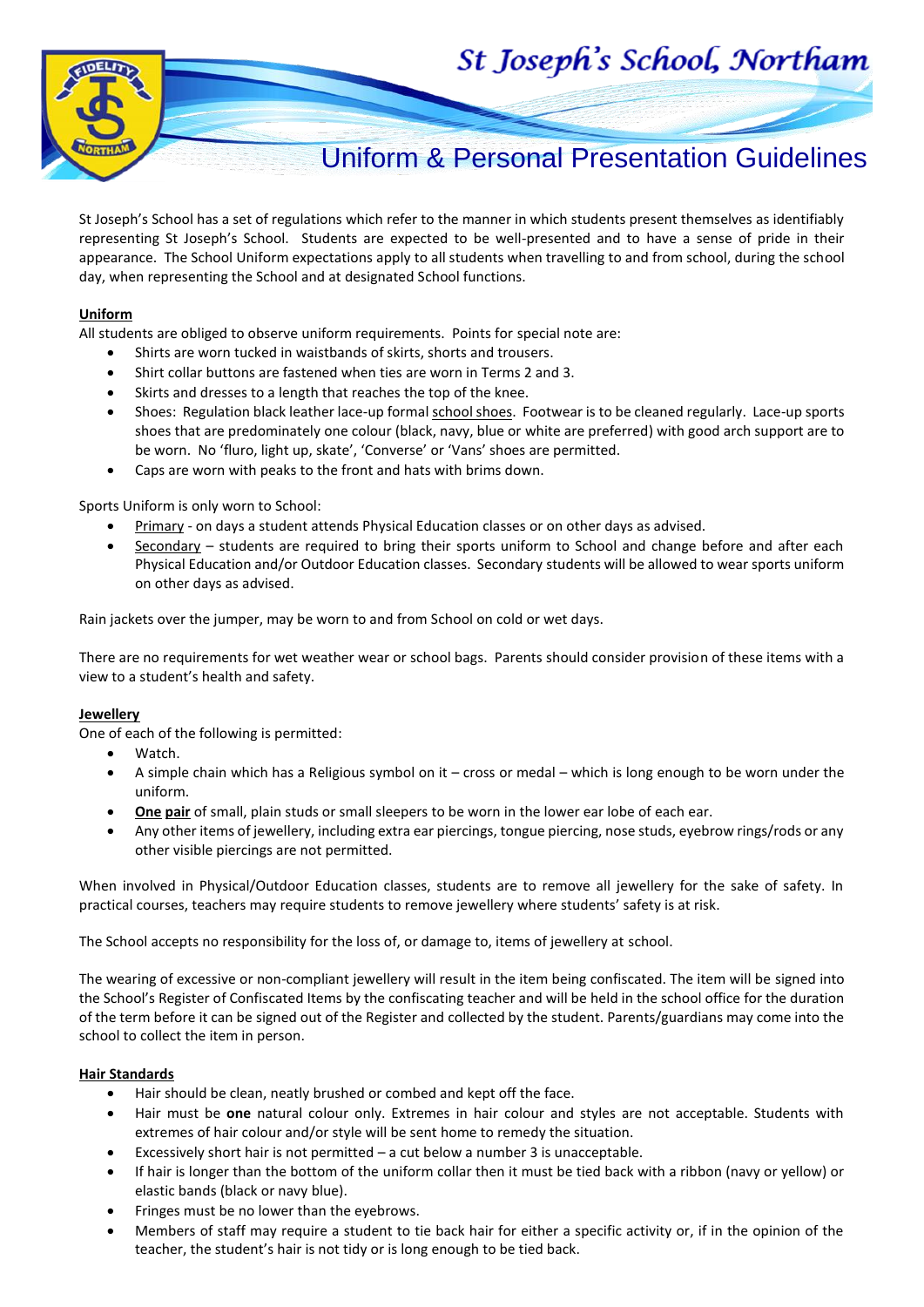# **General Presentation**

- Coloured nail polish, acrylic or gel nails and make-up are not permitted. Nails must not be excessively long and should be kept clean and neat.
- Visible tattoos of any nature (permanent or temporary) are not acceptable.
- Tee shirts that hang down longer than the sleeve of the shirt or dress, or are visible around the neckline, are not permitted.
- Students are to be clean shaven; sideburns are to be no lower than the top of the ear lobe.

## **Parents seeking exemption from the policy**

In the exceptional circumstances that parents may seek an exemption from the School's uniform expectations for their child for cultural or religious reasons, or can foresee the need to seek an exemption in the future, this must be done as early as possible through written application to the Principal and subsequent discussion with the Principal or his/her delegate.

# **School Uniform Requirements**

St Joseph's School students wear a uniform:

- To develop a sense of self respect.
- To develop a sense of student unity and identity with the School and its values.
- To minimise differences resulting from socio-economic backgrounds.

| <b>GIRLS: Years 1 - 10</b>                                                                                                                                                                                                                                                                                                                                                                                                                                                                                                                                                                                                                                                | <b>BOYS: Years 1 - 10</b>                                                                                                                                                                                                                                                                                                                                                                                                                                                                                                                                                                                                                                              |  |
|---------------------------------------------------------------------------------------------------------------------------------------------------------------------------------------------------------------------------------------------------------------------------------------------------------------------------------------------------------------------------------------------------------------------------------------------------------------------------------------------------------------------------------------------------------------------------------------------------------------------------------------------------------------------------|------------------------------------------------------------------------------------------------------------------------------------------------------------------------------------------------------------------------------------------------------------------------------------------------------------------------------------------------------------------------------------------------------------------------------------------------------------------------------------------------------------------------------------------------------------------------------------------------------------------------------------------------------------------------|--|
| Summer [Terms 1 & 4]<br>Blue & white check dress<br>Regulation brown or navy blue school sandals OR<br>Regulation black leather lace-up formal school shoes<br>Regulation school hat<br>Navy blue or black hair ribbon/bands/scrunchies<br>White socks ~ plain [fold down school socks]<br>Winter [Terms 2 & 3]<br>Navy blue pleated skirt OR optional navy blue slacks<br>Sky blue school shirt ~ with School Crest<br>School tie<br>School jumper<br>White socks ~ plain [fold down school socks]<br>Navy blue tights $\sim$<br>Regulation black leather lace-up formal school shoes<br>Regulation school hat<br>Blazer or Softshell Jacket [Optional for Years 7 - 12] | Summer [Terms 1 & 4]<br>Regulation grey school shorts OR College grey trousers<br>Sky blue school shirt ~ with School Crest<br>Regulation brown or navy blue school sandals OR<br>Regulation black leather lace-up formal school shoes<br>Grey socks ~ plain [fold down school socks]<br>Regulation school hat<br>Winter [Terms 2 & 3]<br>Regulation grey school shorts OR College grey trousers<br>Sky blue school shirt ~ with School Crest<br>School tie<br>School jumper<br>Regulation black leather lace-up formal school shoes<br>Grey socks ~ plain [fold down school socks]<br>Regulation school hat<br>Blazer or Softshell Jacket [Optional for Years 7 - 12] |  |
| <b>GIRLS: Years 11 &amp; 12</b><br>All year round<br>Navy blue pleated skirt OR optional navy blue slacks<br>White school shirt $\sim$ with School Crest<br>Senior School tie [Terms 2 & 3]<br>School jumper<br>White socks ~ plain [fold down school socks]<br>Navy blue tights ~ [Terms 2 & 3]<br>Regulation black leather lace-up formal school shoes                                                                                                                                                                                                                                                                                                                  | <b>BOYS: Years 11 &amp; 12</b><br>All year round<br>College grey trousers or Regulation grey school shorts<br>White school shirt ~ with School Crest<br>Senior School tie [Terms 2 & 3]<br>School jumper<br>Grey socks ~ plain [fold down school socks]<br>Regulation black leather lace-up formal school shoes<br>Regulation school hat                                                                                                                                                                                                                                                                                                                               |  |

## **Dresses & Skirts are to be worn to a length that reaches the top of the knee.**

An optional navy, softshell jacket is available for Secondary students who wish to purchase one. No other jackets are permitted to be worn at school.